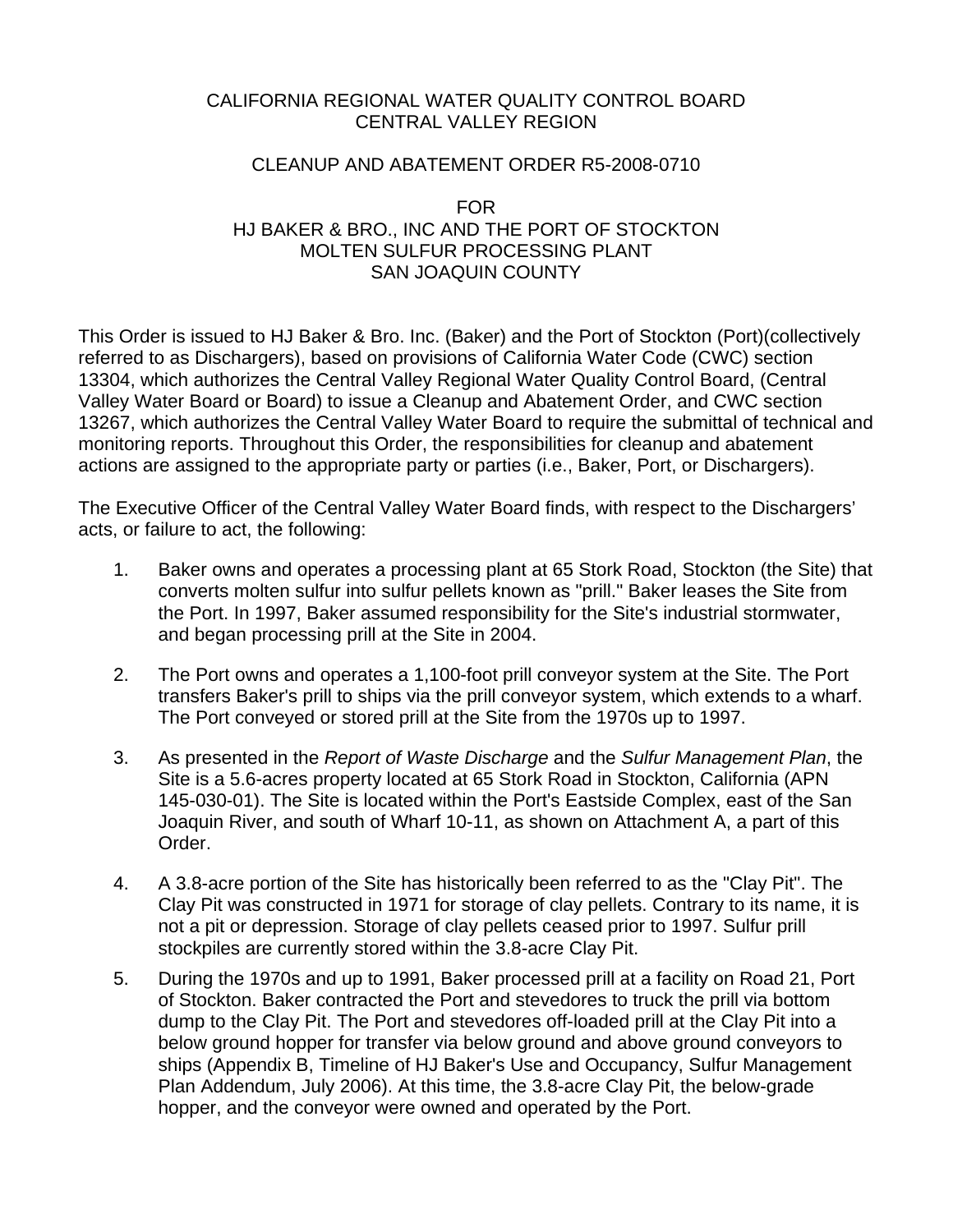- 6. Between 1991 and 1997, the Port stockpiled Baker's prill at the Clay Pit. The Port used its tunnel and above-ground conveyor belts to move the prill to ships. During this period, the Clay Pit floor was unlined and unbermed (Notice of Intent to Comply with the General Permit to Discharge Storm Water Associated with Industrial Activity, WDID 5B39S000860–active as of March 1992).
- 7. In November 1997, Baker leased the 3.8-acre Clay Pit from the Port, lined the Clay Pit floor with asphalt, installed berms to control stormwater runoff, installed windscreens on the north western side of the Clay Pit, and paved the road towards the Clay Pit. Baker continued to prill sulfur at the Port Road 21 facility, and contracted with the Port and stevedores to truck and to deposit the prill into the Clay Pit's below-ground hopper. The Port continued to stockpile prill at the Clay Pit and to convey the prill to the vessels. On 3 December 1997, Baker assumed responsibility for stormwater discharges from the Clay Pit (see Finding 18). On 30 June 2004, Baker ceased prilling operations at the Port Road 21 facility. However, Baker continued to use the Port Road 21 facility for additional storage/stockpiling of sulfur prill until 7 April 2005.
- 8. In June 2003, Baker leased 1.8-acres contiguous with the Clay Pit and began construction of a new prilling plant.
- 9. On 20 August 2004, Baker began processing molten sulfur at the Clay Pit located at the 65 Stork Road facility. In August 2004, Baker took over the operations of stockpiling prill in the Clay Pit and ceased bottom dumping to the hopper.
- 10. The current daily quantity of prill stockpiled within the Clay Pit ranges from 1,000 metric tons to 40,000 metric tons.
- 11. Currently, Baker receives molten sulfur in truck shipments and then coverts the molten sulfur into prill. An overhead radial conveyor moves the prill from the processing unit to the stockpile area, where the prill pellets are dropped from above onto stockpiles. The prill stockpiles are stored outdoors and exposed to the elements. Export of prill via ships occurs approximately nine to ten times per year.
- 12. Beginning in 1978 and continuing until November 2007, the Port transported prill from the Clay Pit to ships via a 1,100-foot conveyor belt system, which includes a tunnel portion and an above-ground portion. The tunnel portion of the conveyor belt starts at three access ports located within and beneath the prill stockpile area (i.e., the Clay Pit). Prill is pushed into these access ports via heavy equipment, where it is then transported by tunnel conveyor belt to the above-ground portion. The above-ground portion of the conveyor system delivers the prill to the ships. In total, the conveyor system consists of a 400-foot tunnel portion and a 700-foot above ground portion that terminates at the wharf. At times, shallow groundwater is known to percolate into the tunnel section. In November 2007, the Port shut down the tunnel conveyor system for an indefinite period. Baker now stockpiles prill on top of the three access ports.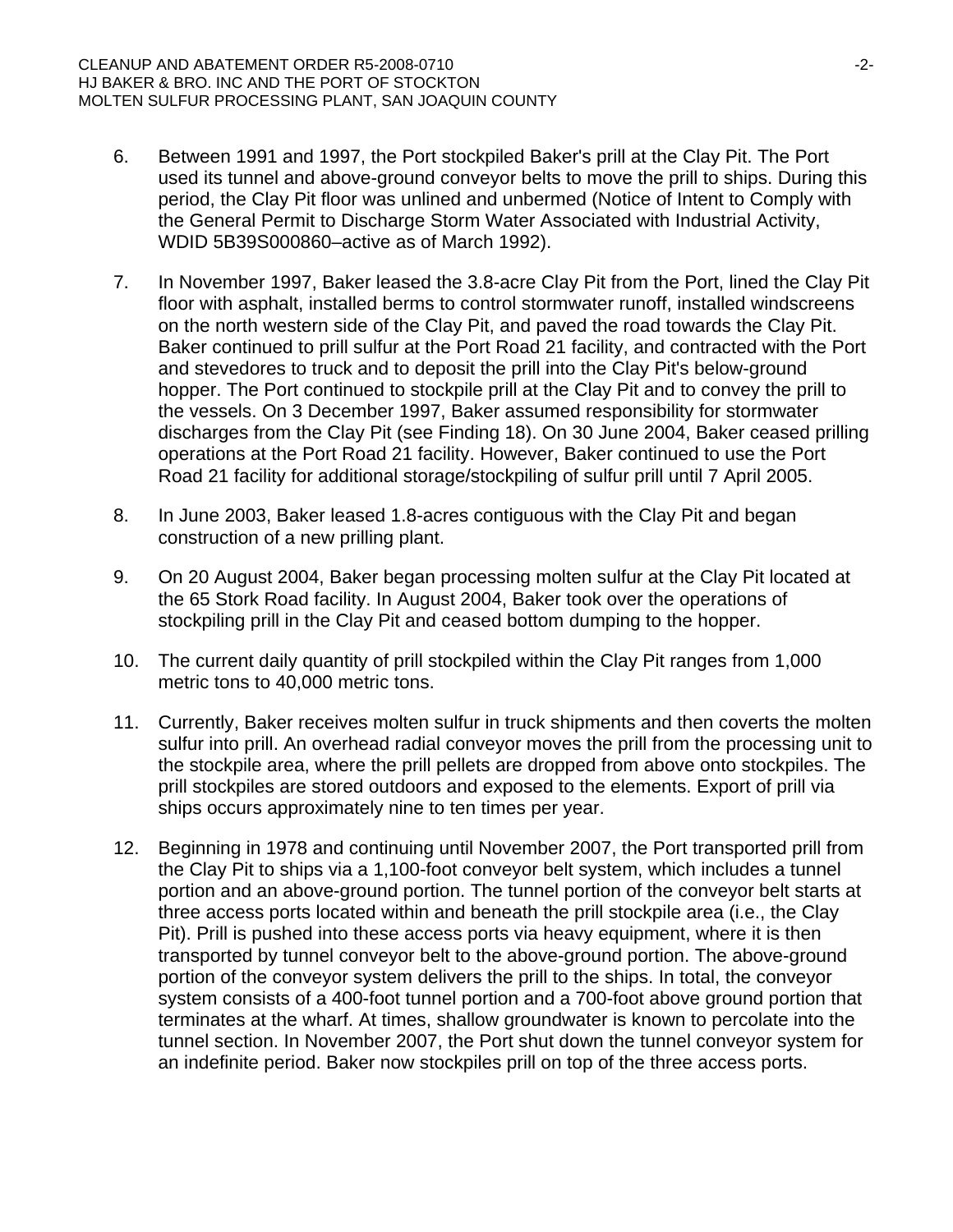- 13. Currently, sulfur prill is stored outside, in uncovered stockpiles on asphalt. Board staff's inspection on 25 August 2008 shows that, where inspected, the asphalt has a typical cracked or "alligator" appearance that indicates deterioration of the asphalt.
- 14. The facility has not previously been regulated by Waste Discharge Requirements (WDRs).
- 15. The entire Site is enrolled under the state-wide General Permit for Industrial Storm Water (WDID 5S39I000860). According to Baker's 2 April 2008 letter, non-contact storm water runoff flows south to two storm drains that connect and then flow to a drainage ditch west of a former blending and transfer building. From here, the noncontact surface water runoff discharges to Washington Street and the Port of Stockton's municipal storm water drainage system. Rainfall runoff from the eastern roof of a blending and transfer building flows to downspouts that discharge to a drainage ditch along the eastern edge of building. This ditch also receives and conveys runoff from Stork Road, not associated with the facility. Previous to enrollment under WDID 5S39I000860, Baker was enrolled under WDID No. 5B39S000860.

# **IMPACTS TO GROUNDWATER AND SURFACE WATER**

- 16. When rainwater contacts sulfur prill stockpiles, a solution is formed that contains soluble materials extracted from the prill. This solution is acidic, with elevated concentrations of electrical conductivity and sulfate. Typically, this solution has a pH range of 1.5 to 6.5 Standard pH Units (SU), an electrical conductivity range of 3,200 to 18,000 umhos/cm, and sulfate range of 2,300 to 9,800 mg/L.<sup>1</sup> For comparison (although not necessarily applicable at this site), the USEPA Primary Maximum Contaminant Level (MCL) for sulfate in drinking water is 500 mg/L; the California short-term upper level for electrical conductivity in drinking water is 2,200 umhos/cm; and the USEPA minimum Secondary MCL for pH in drinking water is 6.5 SU. The Basin Plan's water quality objectives for pH in surface water ranges from 6.5 to 8.5 SU. The solution exceeds these criteria. Throughout this Order, this acidic solution with elevated concentrations of electrical conductivity and sulfate is referred to as "sulfur-contact water".
- 17. In July 1997 Baker performed an environmental site assessment (SA) of the 65 Stork Road facility. Based on data presented in the SA, as early as 1997 the sulfur-contact water was discharged to bare earth and sulfur fines had migrated off Site. The SA reported that in 1997 the sulfur piles were up to 20-feet high, and the Clay Pit was in "poor condition," and there was significant evidence of off-site discharges of non-storm water. There were no windscreens. In addition, the SA reported that the Site was only partially paved, with major breaches in the partial containment berm. Moreover, there was strong evidence of tracking of fine particulate sulfur from the storage area to Washington Street was evident. Water that was being pumped from the below grade hopper had a pH of 1.9, and was being discharged for percolation to the south of the

l

<sup>1</sup> Environmental Site Assessment Proposed Lease Facility, Page 22; July 1997; Regional Water Board inspection report March 2005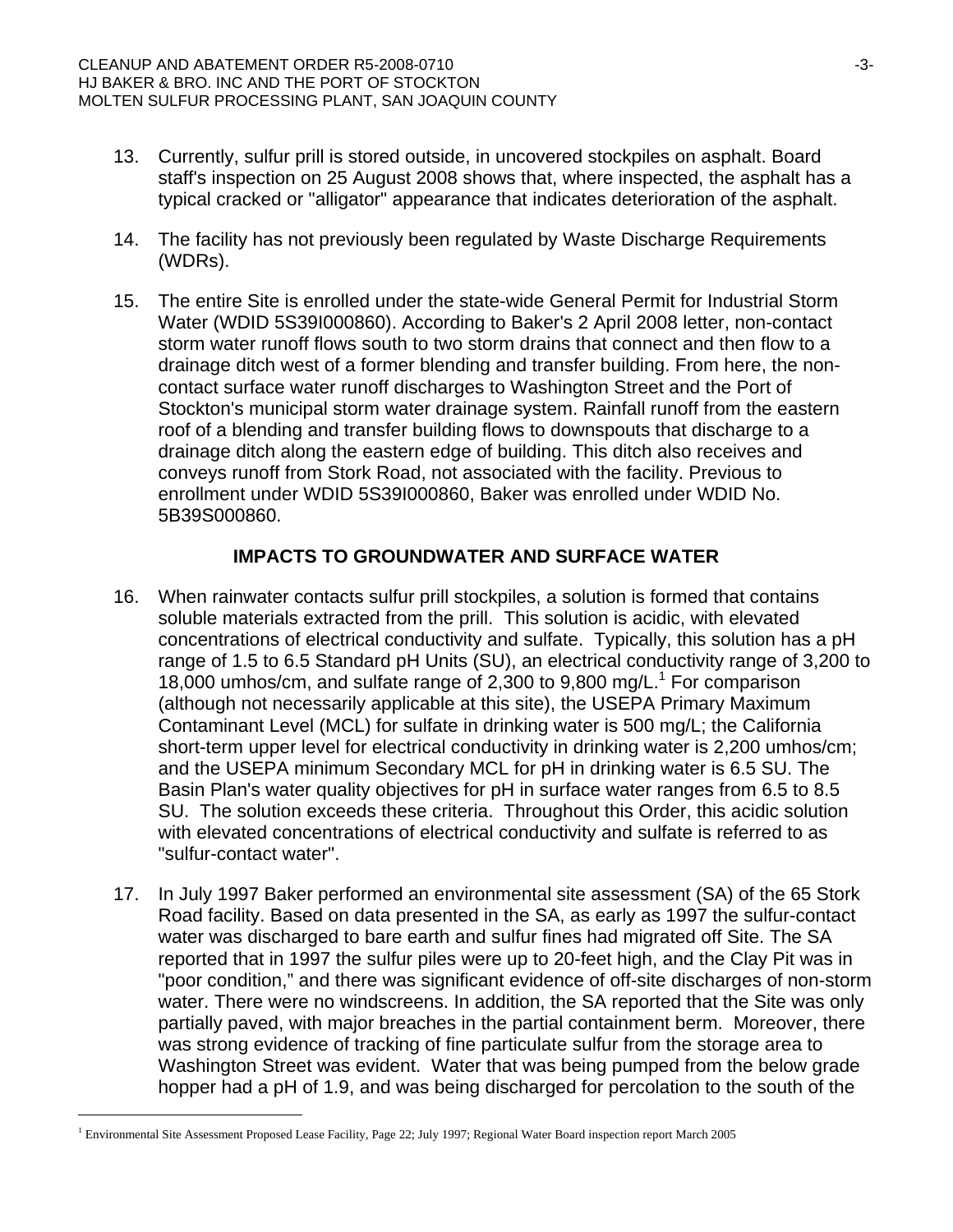Site at a rate of less than 5-gallons per minute. Ponded water at the truck off-loading area had a pH 3.1 SU; ponded water at the wash-down area had a pH of 4.1 SU; and water running from the truck off-loading ramp had a pH of 2.8 SU. The pH of soil samples obtained on the Site was acidic; concentrations samples had a pH of 6.2, 2.7, 2.0, 2.1, and 6.1  $SU^2$ .

- 18. On 3 December 1997, Baker filed a Notice of Intent to comply with the General Permit to Discharge Storm Water Associated with Industrial Activity (General Permit), and included the 3.8 acres of the Clay Pit and its Road 21 facility in its Notice of Intent. Central Valley Water Board issued WDID 5B39S000860 to Baker for the 3.8 acre Clay Pit and the Road 21 facility.
- 19. On 10 February 1998, the Central Valley Water Board inspected Baker's Clay Pit facility and found General Permit violations. The inspection indicated that storm water was running off from the sulfur storage area, and the pH and conductivity were indicative of significant pollutants in the runoff. On 10 June 1998, the Central Valley Water Board received a letter from Baker stating that it was performing site improvements, including the installation of new berms or the raising of existing berms.
- 20. At its October 2004 Central Valley Water Board meeting, the Central Valley Water Board requested that staff inspect the sulfur prill (dry bulk) facilities at the Port (i.e., Baker, Port, Martin Operating Partnership, and Metropolitan Stevedore) to determine whether the dry bulk facilities were degrading waters of the state or if they posed a threat to water quality.
- 21. In a 10 February 1998 Board inspection by the Board's storm water program, field tests were performed on storm water run off for electrical conductivity and pH. The pH ranged from 2.0 to 3.9 SU, and the electrical conductivity ranged from 760 to 3,860 umhos/cm. In a June 2005 stormwater sampling event at the south drainage ditch, Baker reported a specific conductance concentration of 3,500 umhos/cm. The Board's storm water program uses 200 umhos/cm as an indicator value for specific conductance that there may be a lack of or inadequate Best Management Practices installed at the facility.
- 22. On 30 March 2005, Board staff inspected the dry bulk facilities, obtained field samples, and recorded observations. Staff noted ponded sulfur-contact water within the Clay Pit (to a depth that was covering a  $\sim$ 2-inch industrial hose); sulfur drift on bare earth in contact with ponded rainwater; groundwater that had been pumped from the Port's below ground conveyor tunnel; and that storm ditches and a sump had evidence of impact from sulfur. Board staff observed sulfur prill along Stork Road adjacent to Baker's facility. The field sample results from the February 1998, March 2005 inspections, and from the June 2005 storm water sampling event are listed below:

l

<sup>&</sup>lt;sup>2</sup> Environmental Site Assessment Proposed Lease Facility, July 1997.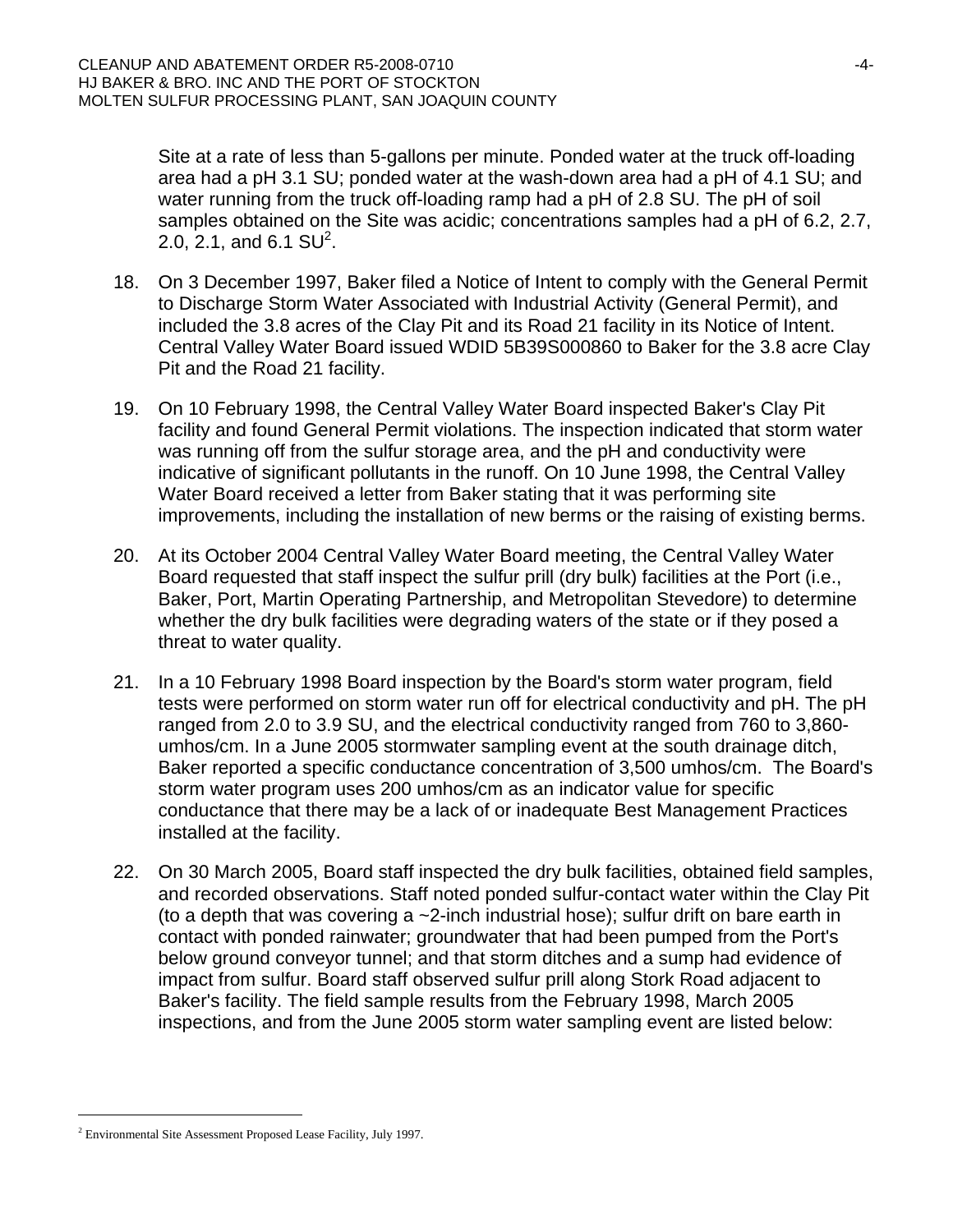#### CLEANUP AND ABATEMENT ORDER R5-2008-0710 HJ BAKER & BRO. INC AND THE PORT OF STOCKTON MOLTEN SULFUR PROCESSING PLANT, SAN JOAQUIN COUNTY

| <b>Location/Source and Date</b>                                     | EC.                   | рH            |
|---------------------------------------------------------------------|-----------------------|---------------|
|                                                                     | (umhos/cm)            | (SU)          |
| Across the road from entrance gate to Site (February 1998)          | 760                   | 3.0           |
| Runoff from gate to road (February 1998)                            | 3,860                 | 2.0           |
| South drainage ditch (June 2005)                                    | 3,500                 | N/R           |
| Groundwater pumped from the sulfur conveyor tunnel (March 2005)     | 3,200                 | $2.6^{\circ}$ |
| Storm water sump discharge into the storm water system (March 2005) | 2,300                 | 5.6           |
| Comparison values                                                   | $200^a$               | $6.5 - 8.5$   |
|                                                                     | $900 - 2,200^{\circ}$ |               |
|                                                                     |                       |               |

Notes: **BOLD** lettering indicates the concentration exceeds a comparison value. EC means electrical conductivity. NR indicates not reported. <sup>a</sup> Central Valley Water Board indicator value that there may be a lack of or inadequate Best Management Practices installed at the facility <sup>b</sup> California Secondary MCL. <sup>c</sup> USEPA Secondary Maximum Contaminant Level, USEPA Parameter Benchmark Value, and Basin Plan III-5.0.

- 23. On 27 November 2006, staff performed a follow-up inspection and photographed an employee cleaning sulfur drift off of Stork Road at a location contiguous to, and outside Baker's property. Staff observed that stockpiles extended above the netting/wind break. However, staff was not able to determine if the sulfur fines were tracked out of the Clay Pit by heavy equipment or migrated outside the Clay Pit by other mechanisms. Nevertheless, sulfur had escaped from the facility boundary.
- 24. On 25 August 2008, Central Valley Water Board staff inspected the facility and observed vehicular tracks of fine particulate prill that extended out from the Clay Pit and lead south down Stork Road. In addition, Central Valley Water Board staff noted and photographed deteriorated sections of the asphalt within the Clay Pit.
- 25. Based on the site inspections, Environmental Site Assessment data, and field test results, the low pH and high electrical conductivity are significantly greater than what would be expected from non-sulfur impacted stormwater. These results indicate that the operations have impacted surface water and are a threat to groundwater.
- 26. During the rainy season, sulfur-contact water is allowed to remain on the deteriorated asphalt in unregulated ponded areas at the Clay Pit. Baker evaporates and/or reuses the sulfur-contact water in the production of prill. Staff notes that in the month of January 2008, 5  $\frac{1}{4}$ -inches of rain fell in the Stockton area<sup>3</sup>. Based on the aerial extent of the Clay Pit (3.8-acres) and depth of rainfall (5 ¼–inches), the calculated volume of sulfur-contact water is over 500,000-gallons. That is, the Clay Pit could generate over 500,000 gallons of sulfur-contact water in one month of one rainy season. Coupled with the compromised asphalt and depth of sulfur-contact water, staff notes that these ponding, storage, and evaporation operations are a mechanism by which sulfurcontact water percolates through the degraded asphalt into the ground. Thus, any

l

<sup>3</sup> Western Regional Climate Center, Stockton Airport, January 2008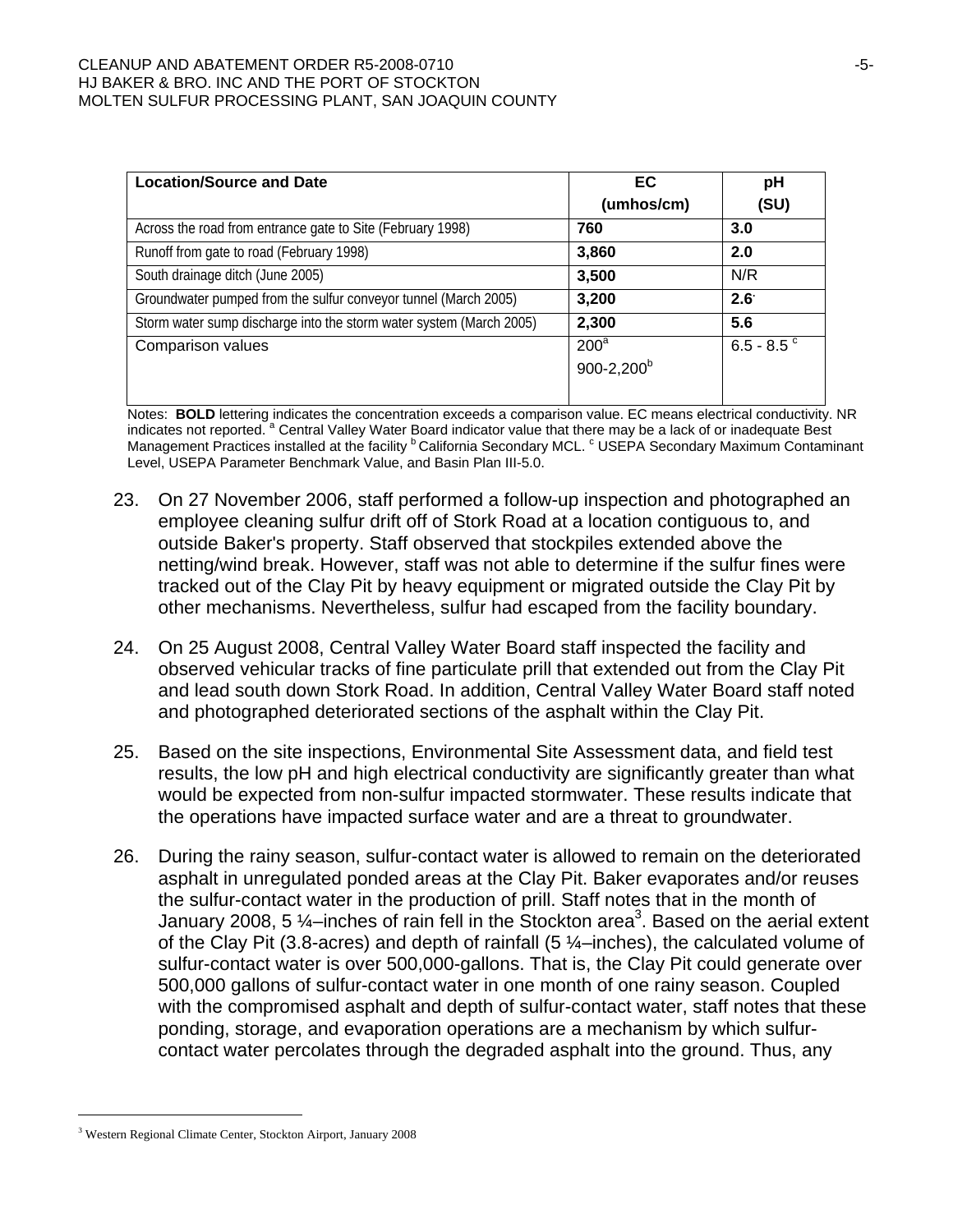ponded sulfur-contact water seeping through the deteriorated asphalt surface has the potential to discharge into the groundwater and is a threat to water quality.

- 27. Sulfur operations have been on-going at the facility for 30 years. These operations have impacted groundwater. Groundwater samples obtained from an upgradient well (MW-11) in 2007 had a sulfate concentration of 170 mg/L. In contrast, downgradient samples (MW- 1, MW-3, MW-4, and C-11-25) obtained between 2005 and 2007 had sulfate concentrations that range from 480–2,000 mg/L.
- 28. A comparison of groundwater data obtained in 1991 versus the data obtained in 2003 and 2007 indicates that the shallow groundwater has been further degraded in the intervening 12 years. In 1991, four groundwater wells were installed (MW-1, MW-2, MW-3, and MW-4): sulfate concentrations in 1991 ranged from 87 mg/L to 440 mg/L, and in 2003 ranged from 597 mg/L to 1,780 mg/L. Based upon Board staff inspections conducted in 1998, 2005, 2006, and 2008, the sulfur-contact water and sulfur piles are not adequately contained to protect the waters of the state. The discharge of sulfurcontact water and sulfur prill at this facility has caused groundwater concentrations of sulfate to increase to up to 2,000 mg/L. The table below shows the upgradient/background well (MW-11), the downgradient wells, and the changes over time to the sulfate concentration in shallow groundwater wells.

| <b>Date</b> | <b>MW-11</b><br>(Background<br>/Upgradient) | $C11-25$<br>(165-feet<br>downgradient) | $MW-1$<br>(Sidegradient) | $MW-2$<br>(Downgradient) | $MW-3$<br>(Downgradient) | $MW-4$<br>(Downgradient) |
|-------------|---------------------------------------------|----------------------------------------|--------------------------|--------------------------|--------------------------|--------------------------|
| 28 Aug 1991 |                                             |                                        | 410                      | 87                       | 400                      | 440                      |
| 23 Jun 2003 |                                             |                                        | 597                      | 1,780                    | 1,412                    | 1,478                    |
| 10 Nov 2005 |                                             | 2,000                                  |                          |                          |                          |                          |
| 15 Nov 2007 |                                             |                                        | 480                      | 860                      | 1,200                    | 1,200                    |
| 14 Feb 2007 | 93                                          |                                        | 450                      | <b>NA</b>                | 1,100                    | <b>NA</b>                |
| 24 May 2007 | 170                                         |                                        | 410                      | <b>NA</b>                | 1,000                    | <b>NA</b>                |
| 8 Aug 2007  |                                             |                                        | 450                      | <b>NA</b>                | 1,100                    | <b>NA</b>                |

### **Historical Sulfate Concentrations (mg/L)**

**Legend:** 

**BOLD** lettering sulfate concentration is above the comparison value of 250 mg/L (California Department of Health Services Secondary Maximum Contaminate Level)

mg/L milligrams per liter NA not analyzed/not reported

29. In a 12 April 2005 Central Valley Water Board letter, staff informed the operators of the bulk storage facilities (i.e., Baker, Port, Martin Operating Partnership, and Metropolitan Stevedore) that the inspection observations, inspection data, and the case file review support the conclusion that the sulfur piles are not adequately contained to protect waters of the state and that the facilities appear to have impacted groundwater. Further, staff required submittal of a groundwater investigation work plan by 1 June 2005. Follow-up reports were due by 1 September 2005, including the results of the investigation, feasibility study and corrective action measures, and Report of Waste Discharge (ROWD).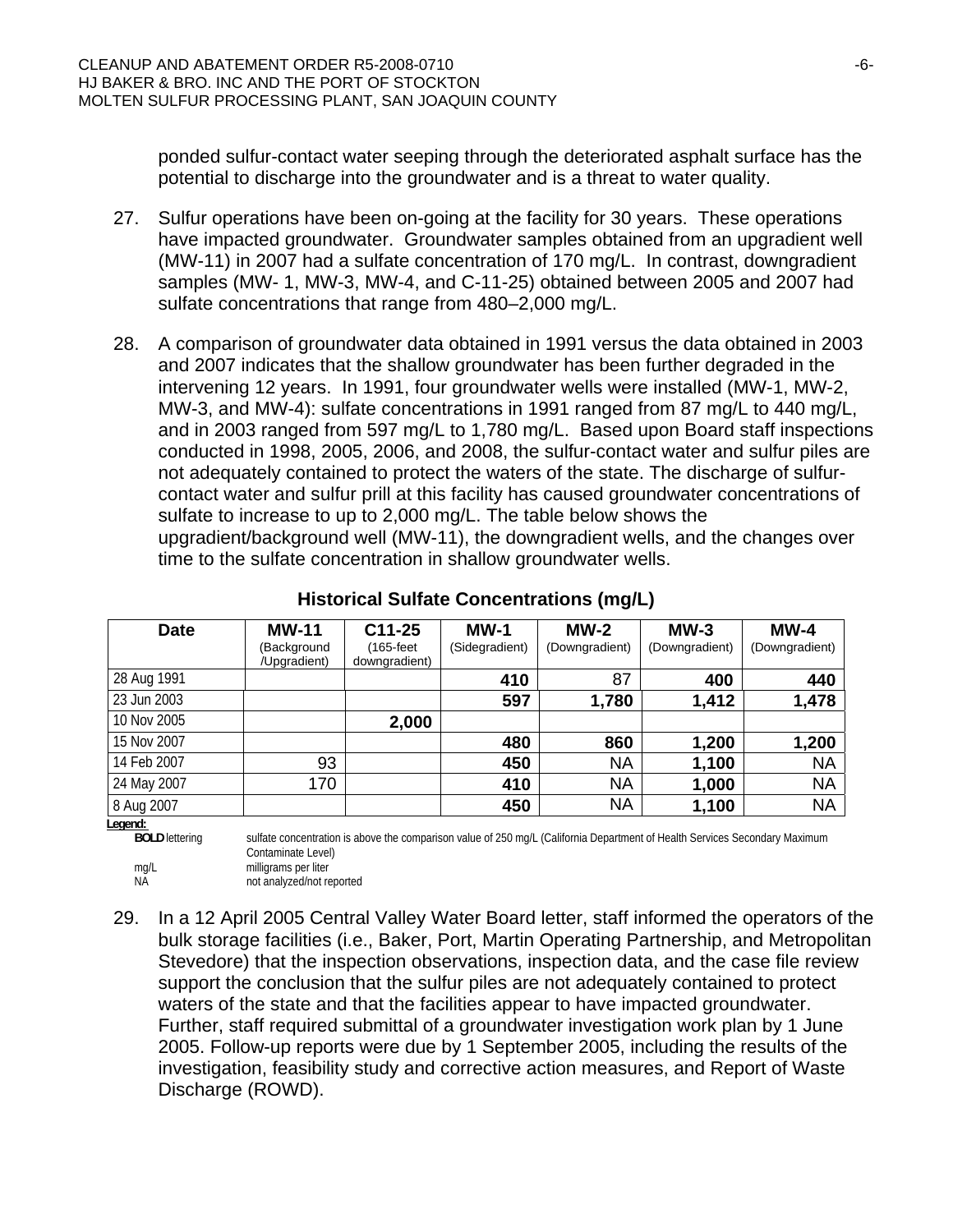- 30. In a joint letter dated 20 May 2005, Baker, Port, and other dry bulk operators requested extensions to 1 August for submittal of the workplan and to 1 December 2005 for submittal of the investigation results, feasibility study and corrective action measures, and Report of Waste Discharge.
- 31. To prevent further delays, on 2 June 2005 the Central Valley Water Board ordered the submittal of technical reports pursuant to California Water Code section 13267 and provided extension due dates of 15 July 2005 and 1 December 2005. Further, Baker, Port, and other dry bulk operators were jointly directed to submit a short-term plan to manage sulfur in a manner that would prevent release outside the containment area or from the conveyance structures.
- 32. On 15 July 2005 and 9 September 2005, Baker, Port, and the other bulk storage operators submitted a joint groundwater investigation work plan and a Short Term Sulfur Management Plan, respectively.
- 33. In a letter received 14 February 2006, Baker, Port, and the other bulk storage operators jointly requested an extension for submittal of the ROWD from 1 December 2005 to 15 March 2006. On 17 February 2006 the Central Valley Water Board sent a joint Notice of Violation to Baker, Port, and the other bulk storage operators for failure to submit a technical report, including an ROWD, by 1 December 2005. However, in an 8 March 2006 letter, the Board did not recommend that enforcement actions be pursued if the ROWD was submitted by 15 March 2006. Baker, Port, and the other bulk storage operators jointly submitted the ROWD on 15 March 2006.
- 34. On 24 February 2006, Baker, Port, and the other bulk storage operators jointly submitted its *Groundwater Investigation and Feasibility Study, Bulk Terminals Site* (Report)*.* The Report concluded that relatively elevated concentrations of total sulfur and sulfate are present in groundwater in the immediate vicinity of the Bulk terminals site and in the general area of historical and current sulfur prill storage and operations. The Report recommended the installation and monitoring of additional groundwater wells. Subsequently, eight groundwater monitoring wells were constructed in a lower sandy aquifer. Jointly, Baker, Port, and the other bulk storage operators have monitored these new wells, two of the existing wells, and have submitted three quarterly groundwater-monitoring reports (first, second, and third quarters of 2007). Attachment B shows the locations of all groundwater monitoring wells.
- 35. In a letter submitted 2 April 2008, Baker stated that it would install a 500,000 gallon above ground storage tank (AST) for storage of sulfur-contact water (in lieu of storing ponded sulfur-contact water on degraded asphalt), install pavement outside the Clay Pit on remaining bare areas where sulfur could accumulate, replace damaged wind screens, and fill in the below grade vault.
- 36. In a 13 August 2008 email, Baker stated that all areas outside the Clay Pit have been paved, the lower portions of the wind screens have been installed, the work on the concrete vault is proceeding, an engineering firm has been retained to work on the AST foundation, and communications have begun with the tank manufacturer to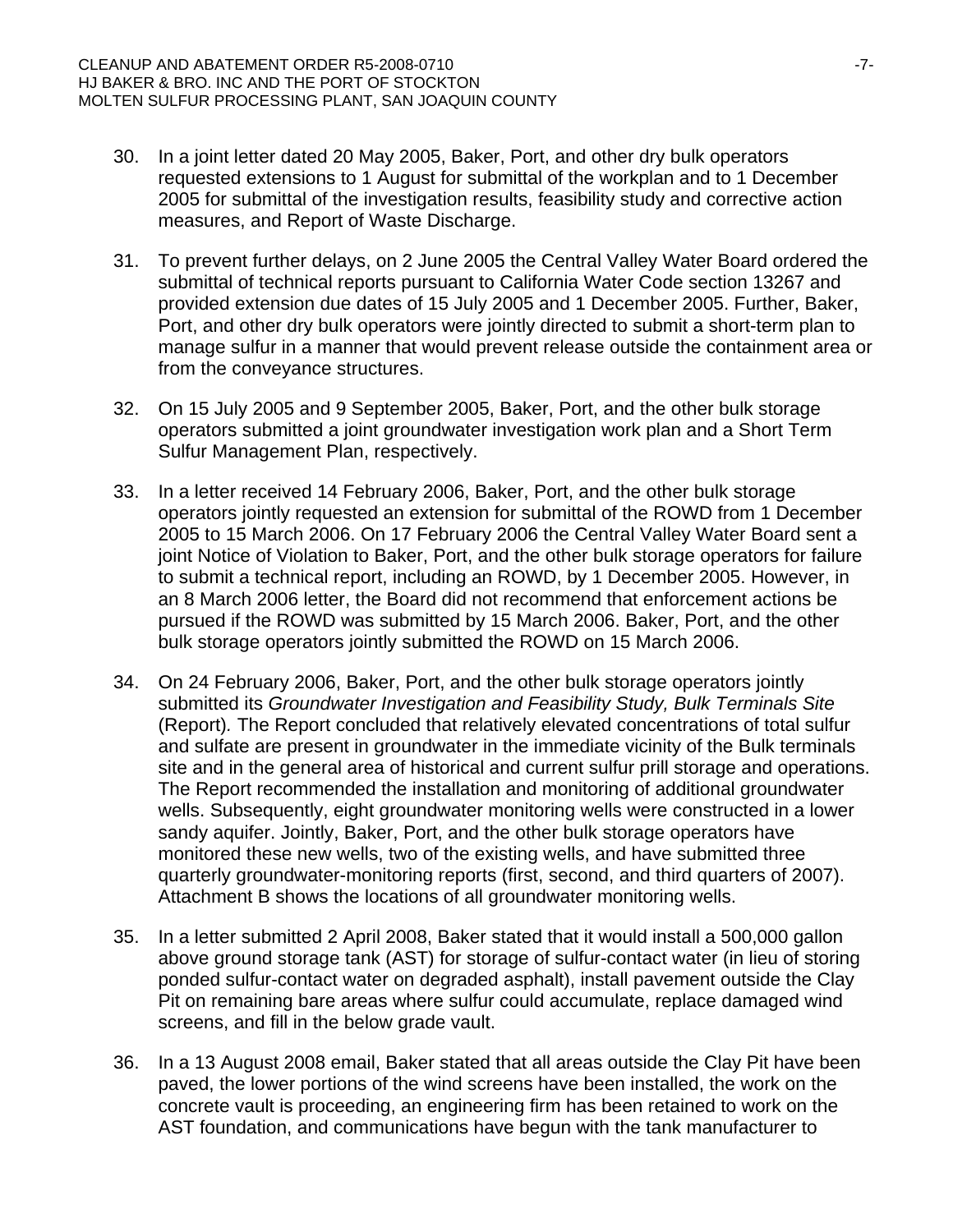coordinate the lead time necessary to install the 500,000 gallon tank according to the schedule in this Order.

37. In a follow-up letter received 9 January 2009, Baker stated that they installed wind screens in the gap between the existing screens and the ground surface; had installed an additional 50-feet of wind screens to the electrical building; had back filled and capped with concrete the truck unloading hopper; had covered with steel plates and asphalt the three tunnel access ports; and plan to complete installation of the 500,000 gallon above-ground storage tank by July 2009.

## **REGULATORY CONSIDERATIONS**

- 38. The *Water Quality Control Plan Central Valley Region—Sacramento River and San Joaquin River Basins, Fourth Edition* (hereafter Basin Plan), designates beneficial uses, establishes water quality objectives, and contains implementation plans and policies for all waters of the Basin.
- 39. The facility is in the San Joaquin River in the Sacramento-San Joaquin River Delta (Hydrologic Area 544) of the Basin Plan. The designated beneficial uses of the Sacramento-San Joaquin River Delta, as specified in the Basin Plan, are municipal and domestic supply, agricultural supply, industrial power supply, contact and noncontact water recreation, warm and cold freshwater habitat, migration of aquatic species, aquatic habitats for reproduction and early development, wildlife habitat, and groundwater recharge.
- 40. The beneficial uses of underlying groundwater, as stated in the Basin Plan, are municipal and domestic supply, agricultural supply, industrial service supply, and industrial process supply.
- 41. CWC section 13304(a) states, in relevant part, that:

Any person who has discharged or discharges waste into the waters of this state in violation of any waste discharge requirement or other order or prohibition issued by a Central Valley Water Board or the state board, or who has caused or permitted, causes or permits, or threatens to cause or permit any waste to be discharged or deposited where it is, or probably will be, discharged into the waters of the state and creates, or threatens to create, a condition of pollution or nuisance, shall upon order of the Central Valley Water Board, clean up the waste or abate the effects of the waste, or, in the case of threatened pollution or nuisance, take other necessary remedial action, including, but not limited to, overseeing cleanup and abatement efforts. Upon failure of any person to comply with the cleanup or abatement order, the Attorney General, at the request of the board, shall petition the superior court for that county for the issuance of an injunction requiring the person to comply with the order. In the suit, the court shall have jurisdiction to grant a prohibitory or mandatory injunction, either preliminary or permanent, as the facts may warrant.

42. CWC section 13267(b)(1) provides that: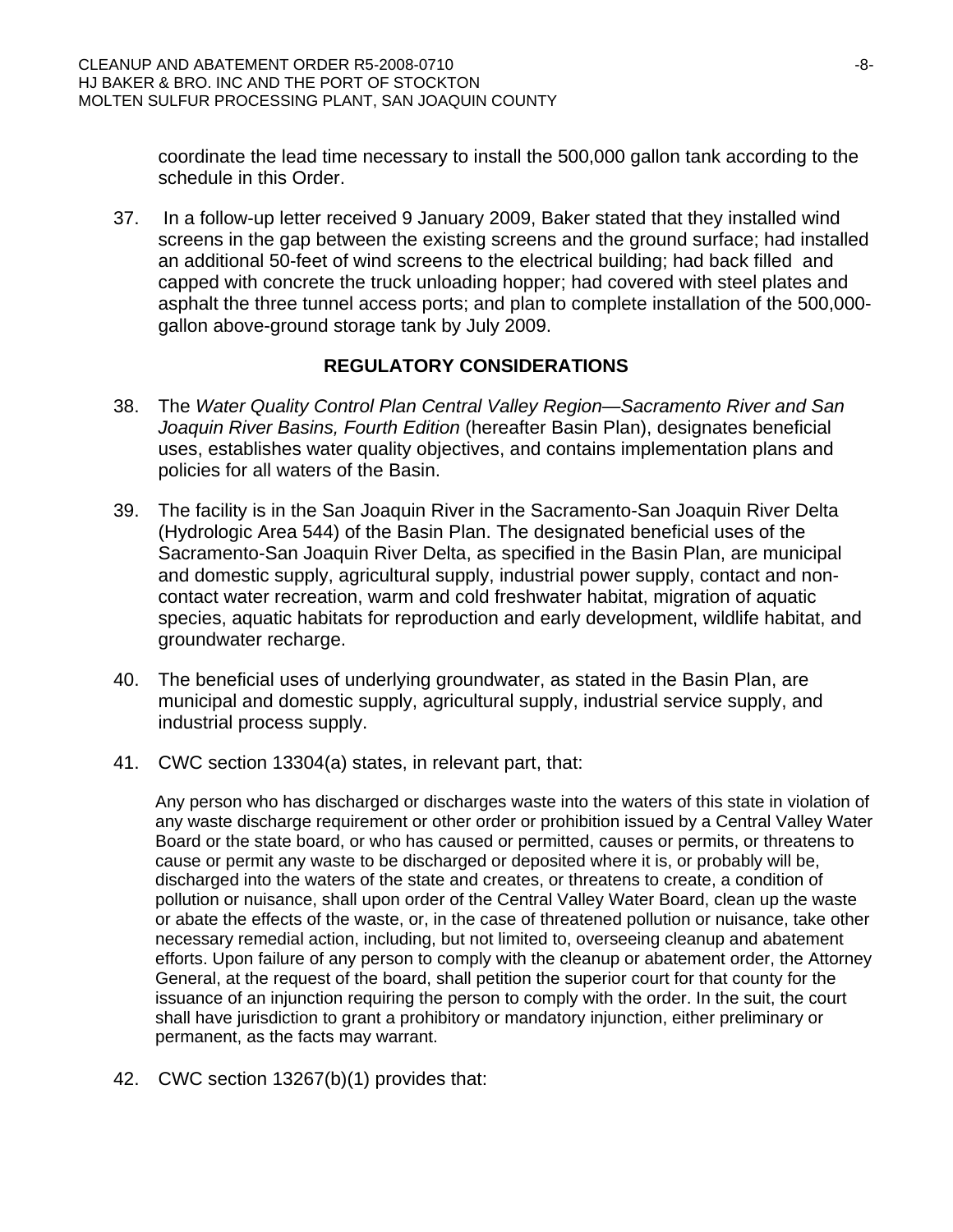In conducting an investigation specified in subdivision (a), the regional board may require that any person who has discharged, discharges, or is suspected of having discharged or discharging, or who proposes to discharge waste within its region, or any citizen or domiciliary, or political agency or entity of this state who has discharged, discharges, or is suspected of having discharged or discharging, or who proposes to discharge, waste outside of its region that could affect the quality of waters within its region shall furnish, under penalty of perjury, technical or monitoring program reports which the regional board requires. The burden, including costs, of these reports shall bear a reasonable relationship to the need for the report and the benefits to be obtained from the reports. In requiring those reports, the regional board shall provide the person with a written explanation with regard to the need for the reports, and shall identify the evidence that supports requiring that person to provide the reports.

- 43. The technical reports required by this Order are necessary to ensure compliance with this Cleanup and Abatement Order, and to ensure the protection of the waters of the state. The Dischargers own and/or operate the facility subject to this Order.
- 44. The issuance of this Order is an enforcement action taken by a regulatory agency and is exempt from the provisions of the California Environmental Quality Act (CEQA) (Pub. Resources Code, section 21000 et seq.), pursuant to California Code of Regulations, title 14, section 15321(a)(2). The implementation of this Order is also an action to assure the restoration of natural resources and/or the environment and is exempt from the provisions of the CEQA, in accordance with California Code of Regulations, title 14 sections 15307 and 15308. This Order may also be classified as a minor action to prevent, minimize, stabilize, mitigate or eliminate the release or threat of release of hazardous waste or substances, and is exempt from the provisions of CEQA in accordance with California Code of Regulations, title 14 section 15330.

**IT IS HEREBY ORDERED** that, pursuant to CWC sections 13304 and 13267, HJ Baker & Bro Inc. and the Port of Stockton must cleanup and abate, forthwith, the molten sulfur processing facility. "Forthwith" means as soon as is reasonably possible. Compliance with this requirement must include, but may not be limited to, completing the tasks listed below:

- 1. Storage or ponding of sulfur-contact water on the floor of the Clay Pit is prohibited.
- 2. Discharge of sulfur-contact water to the vadose zone is prohibited.
- 3. The discharge, release, and/or disbursement of sulfur prill, sulfur fines, and/or sulfurcontact water outside the boundary of Baker's property is prohibited.
- 4. The discharge or release of sulfur or sulfur-contact water to groundwater, the Port's tunnel, and/or surface water is prohibited.
- 5. By **27 February 2009**, Baker must submit the following:
	- a. A scaled Comprehensive Site Map showing the proposed location of the new 500 gallon above ground storage tank, and existing berms and K-rails, sumps, the hopper, sulfur-contact water drainage and collection/conveyance systems, the access ports to the tunnel and above ground conveyor, and sulfur-contact water swales, ditches, and piping. The surface area, in square feet, of the prill stockpile area must be included. A hard copy (11"x17") and electronic format (i.e., PDF) file must be submitted.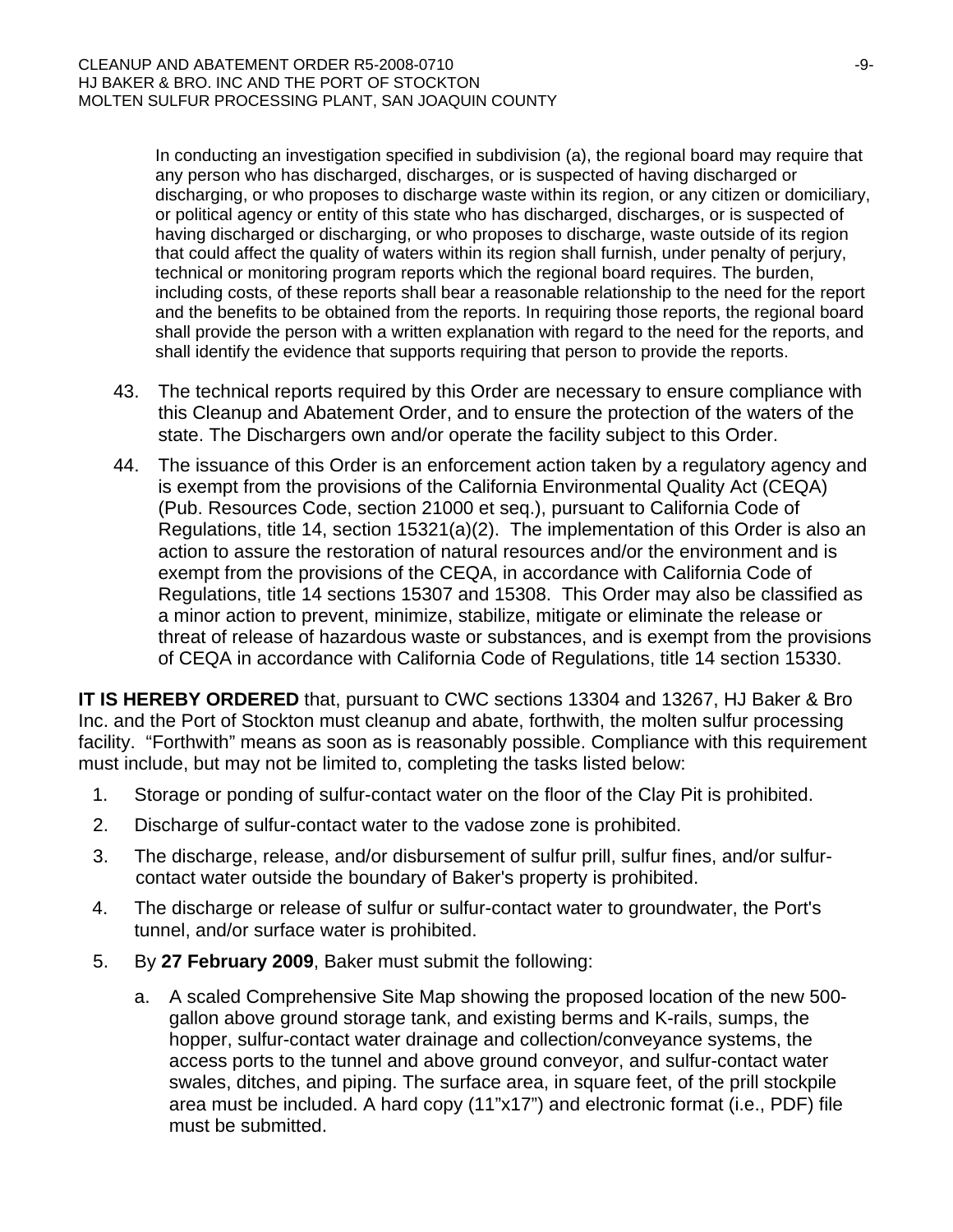- b. A 12-month water balance with the local monthly mean precipitation (based on a 100-year precipitation event), inflow, storage capacity, outflow, evaporation, and rainfall from a 100-year 24-hour event storm event. Inflow must include drainage from the sulfur-contact surface areas, sulfur contact water, process water, make-up water, any liquids that enter the concrete vault, and any other liquid that enters the process. The source and monthly usage of supply water must be included in the water balance.
- c. Documentation that the sumps and sulfur-contact water conveyance system have passed leak detection tests.
- 6. By **31 March 2009**, the Port must submit the following documentation:
	- a. A report showing that the tunnel has been cleaned and placed out of service. Whenever the tunnel is brought back into service, the Port shall notify the Central Valley Water Board within 60 days of the date of start of service.
	- b. The results of two tunnel inspections performed during the 2008–2009 wet season. The Port must inspect the inside of the tunnel at the access ports to determine if there is evidence, or not, of sulfur contact-water seeping/leaking through the access ports and into the tunnel. Inspections must be performed during the first hour of discharge of any other storm event of the season.
- 7. By **31 July 2009**, Baker must submit documentation that the following protective measures have been completed:
	- a. Sulfur-contact water is prevented from ponding or accumulating on the floor of the Clay Pit,
	- b. Sulfur-contact water is prevented from entering the vadose zone through the deteriorated asphalt in the Clay Pit, and
	- c. Continuous and uninterrupted operation of the 500,000-gallon AST has commenced.

Any person signing a document submitted under this Order must make the following certification:

*"I certify under penalty of law that I have personally examined and am familiar with the information submitted in this document and all attachments and that, based on my knowledge and on my inquiry of those individuals immediately responsible for obtaining the information, I believe that the information is true, accurate, and complete. I am aware that there are significant penalties for submitting false information, including the possibility of fine and imprisonment."* 

In accordance with California Business and Professions Code sections 6735, 7835, and 7835.1, engineering and geologic evaluations and judgments must be performed by or under the direction of registered professionals competent and proficient in the fields pertinent to the required activities. All technical reports specified herein that contain workplans for, that describe the conduct of investigations and studies, or that contain technical conclusions and recommendations concerning engineering and geology must be prepared by or under the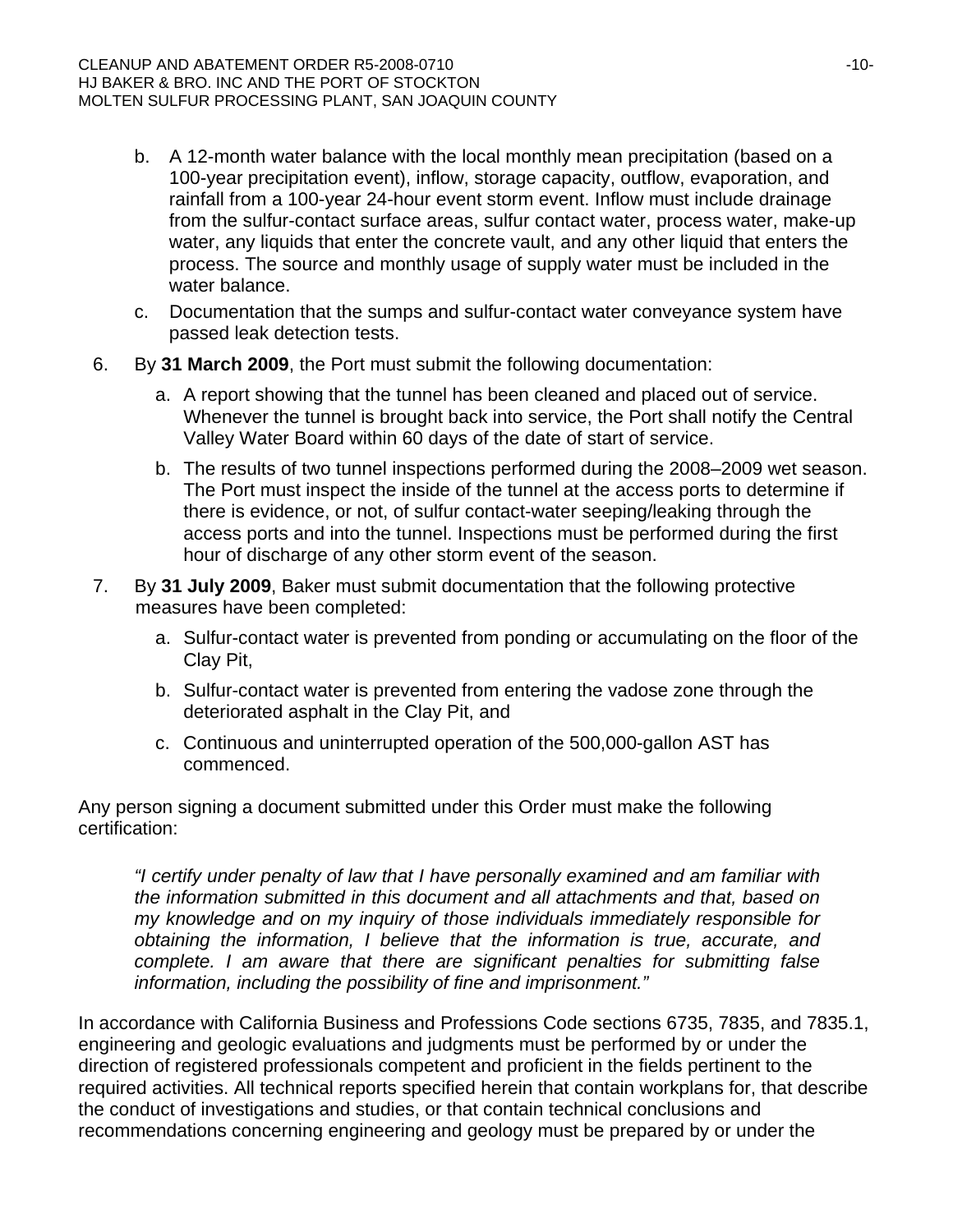direction of appropriately qualified professional(s), even if not explicitly stated. Each technical report submitted by the Dischargers must contain the professional's signature and stamp of the seal.

The Executive Officer may extend the deadlines contained in this Order if the Dischargers demonstrate that unforeseeable contingencies have created delays, provided that the Dischargers continue to undertake all appropriate measures to meet the deadlines and make the extension request in advance of the expiration of the deadline. The Dischargers shall make any deadline extension request in writing. An extension may be denied in writing or granted by revision of this Order or by a letter from the Executive Officer. Any request for an extension not responded to in writing by the Board shall be deemed denied.

If, in the opinion of the Executive Officer, the Dischargers fail to comply with the provisions of this Order, the Executive Officer may refer this matter to the Attorney General for judicial enforcement or may issue a complaint for administrative civil liability. Failure to comply with this Order may result in the assessment of an Administrative Civil Liability of up to \$10,000 per day of violation pursuant to the California Water Code sections 13268, 13350 and/or 13385. The Central Valley Water Board reserves its right to take any enforcement actions authorized by law.

Any person aggrieved by this action of the Central Valley Water Board may petition the State Water Board to review the action in accordance with CWC section 13320 and California Code of Regulations, title 23, sections 2050 and following. The State Water Board must receive the petition by 5:00 p.m., 30 days after the date of this Order, except that if the thirtieth day following the date of this Order falls on a Saturday, Sunday, or state holiday, the petition must be received by the State Water Board by 5:00 p.m. on the next business day. Copes of the law and regulations applicable to filing petitions may be found on the Internet at: http://www.waterboards.ca.gov/public\_notices/petitions/water\_quality or will be provided upon request.

This Order is effective upon the date of signature.

PAMELA C. CREEDON, Executive Officer

 16 January 2009 (Date)

Attachments: Attachment A, Site Location Map Attachment B, Monitoring Well Locations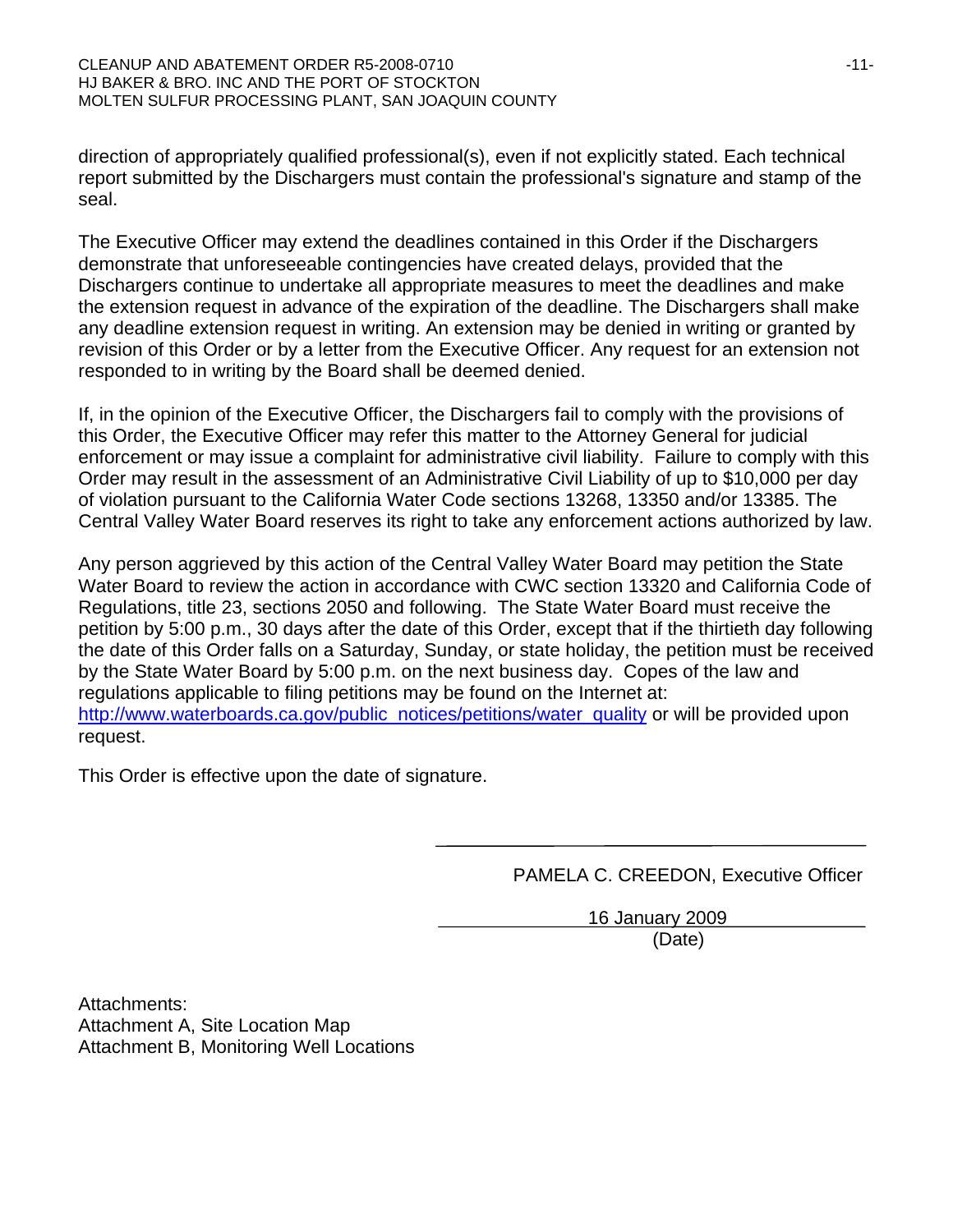#### CLEANUP AND ABATEMENT ORDER NO. R5-2008-0710 ATTACHMENT AND RESERVE THE STATE OF A STATE OF A STATE OF A STATE OF A HJ BAKER AND THE PORT OF STOCKTON MOLTEN SULFUR PROCESSING PLANT SAN JOAQUIN COUNTY



HJ Baker and the Port of Stockton 65 Stork Road, Stockton, CA Vicinity Map